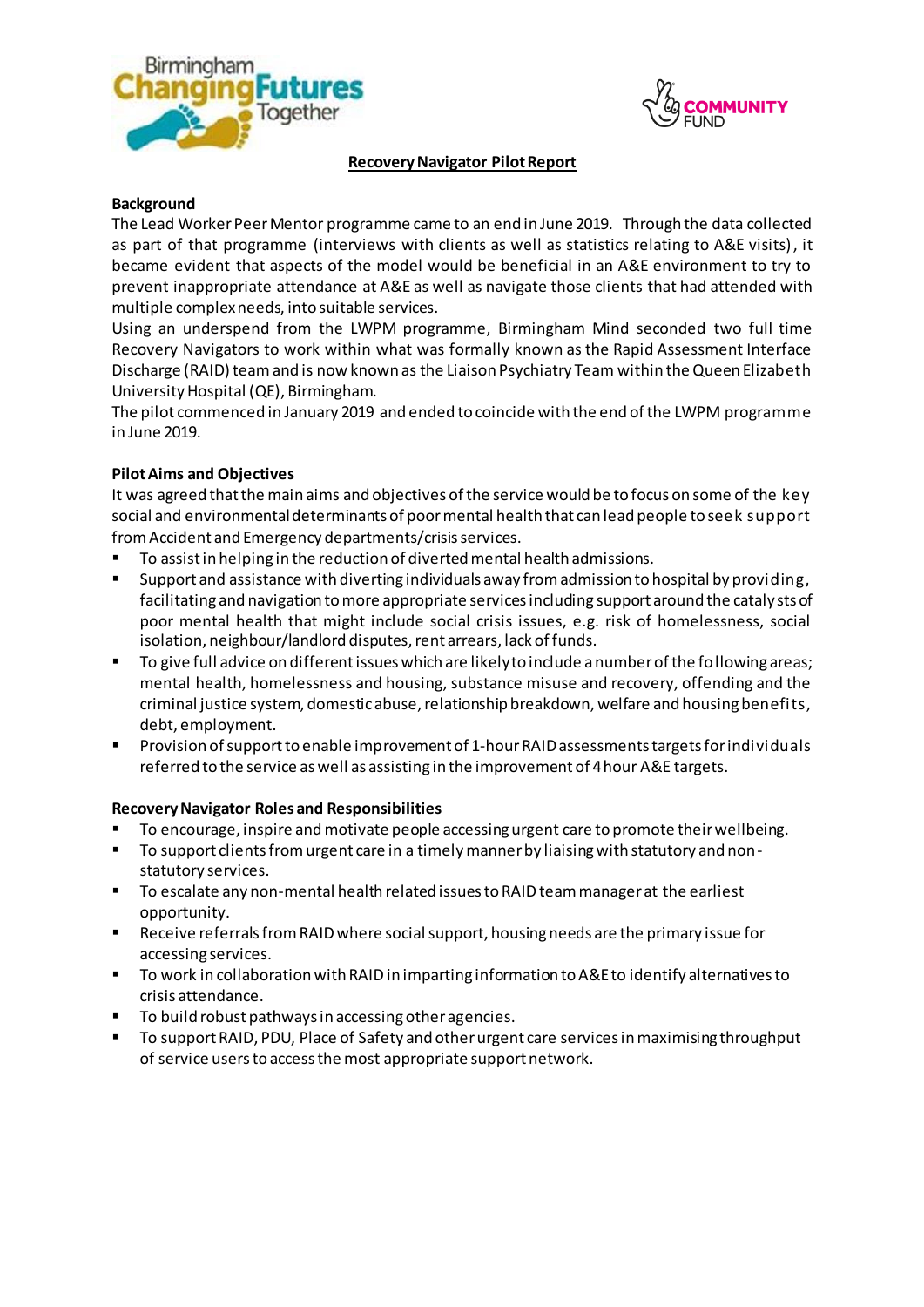



# **1) Client and Service Breakdown**

137 individual clients engaged with the Recovery Navigators during the six-month pilot (average of 23 new clients a month), referred from various units within QE Birmingham -

- 55 from A&E
- 54 patients on the wards
- 30 from Psychiatric Decisions Unit (PDU).
- 13 from Clinical Decisions Unit (CDU)
	- o *A number of clients were referred more than once, which is why the client figure within the location breakdown is 152 and not 137.*



 89 clients (65%) were already known to either of the two secondary mental health services (Birmingham and Solihull Mental Health Foundation Trust or Forward Thinking Birmingham) and had a care coordinator in place. It is therefore expected that these clients should seek support from their care coordinator and not attend A&E due to mental health concerns.

### **2) Reasons for referral**

There were numerous reasons for referral to the Recovery Navigators of which community support, social isolation and homeless/accommodation issues were the most common referral reasons. Referral reasons included –

- Support with social isolation
- Lack of adequate community support
- Debt advice
- **Benefit advice**
- **Eviction/homelessness**
- **Benefits issues**
- **Signposting advice**
- Advise on education or employment
- **Alcohol support**
- Wanting therapeutic groups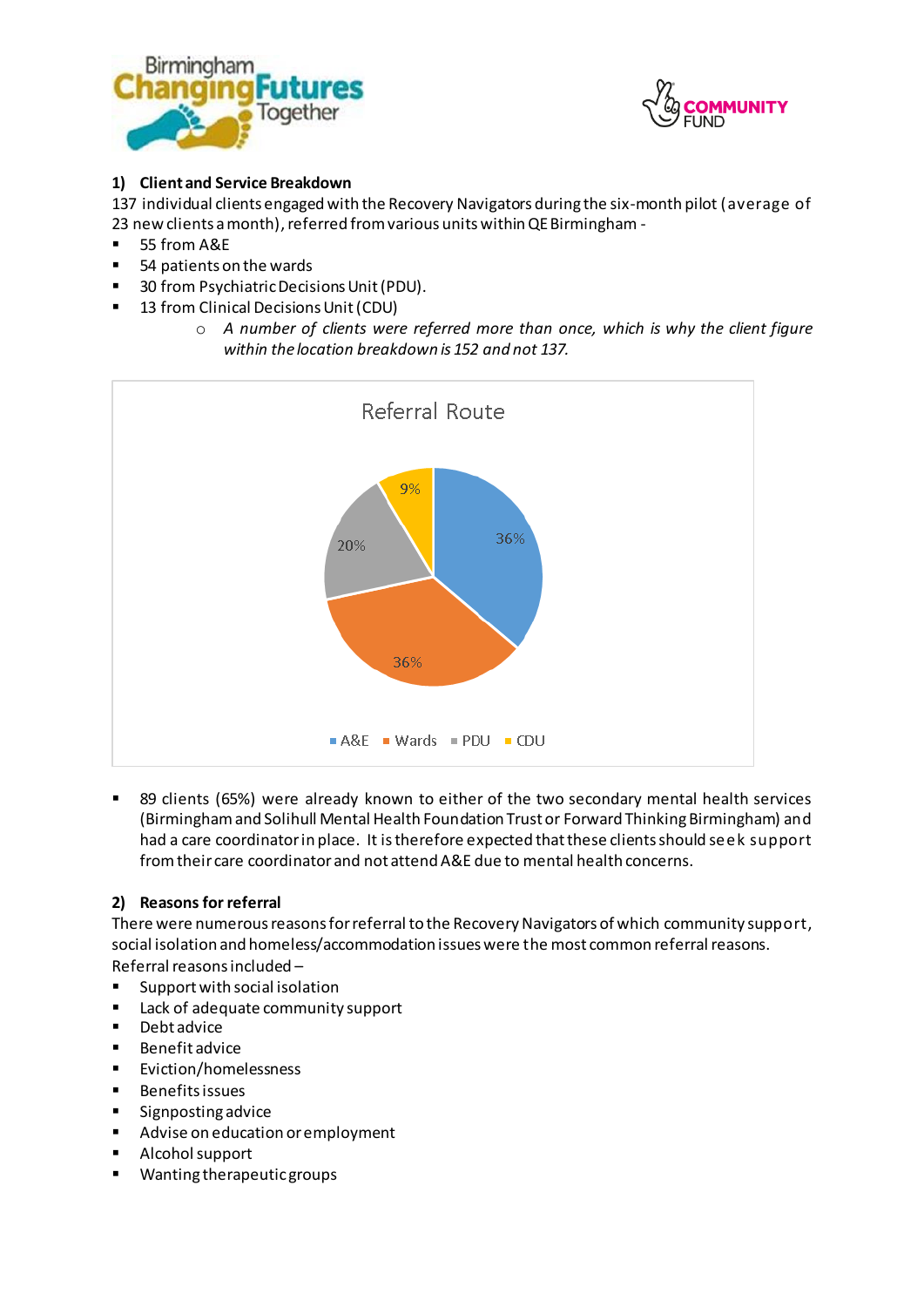



- Support for maintaining independence
- **Anger issues**
- **Hoarding**
- **Support to register with GP**
- **I**solation
- **•** Difficult family dynamics
- Clients presenting at A&E with a lack of knowledge of where else to go.

Reasons for referral were consistent across the different referral routes with no patterns being seen.

### **3) Recovery Navigator Interventions**

Prior to the Recovery Navigators being in place, the Liaison Psychiatry Team would generally conduct an initial mental health assessment. If deemed suitable, the client would then be allowed to leave QE. Due to staffing priorities and workload, as well as a lack of specialist knowledge of support services, this would frequently result in the clients leaving QE without being adequately signposted to the support they required.

The Recovery Navigators added the knowledge and dedicated time to ensure clients were not allowed to leave the QE without appropriate support in place. Interventions offered varied depending on the reason for involvement.

The length of time a Recovery Navigator would spend with a client would also vary depending on the client's needs. This varied from a couple of light touch discussions,to taking weeks of contact with a client as well as numerous servicesthe client was trying to access.

The Recovery Navigators –

- Liaised with existing housing providers in order to ensure clients were able to return to their tenancy.
- **Signposted and referred to appropriate services such as housing providers and floating support.**
- **Took patients to view properties and presented with them to neighbourhood offices.**
- Advocated on behalf of the client to ensure they received the services they were entitled to. This was face to face with services as well as phone calls and emails.
- Supported clientsto create email addresses to enable sustainable communications with services.
- $\blacksquare$  Supported clients with claiming universal credit.
- Liaised with client's families to ensure appropriate accommodation and networks.
- **E** Liaised with GPs to ensure clients were registered.
- Navigated to alternatives to attending A&E such as crisis cafes.
- Advised colleagues on what support was available to clients.
- **Took the clients in person to food banks, clothing banks, shops and support services.**
- Reassured clients and gave emotional support.

### **4) Re-attendance levels**

Re-attendance levels have been extremely difficult to capture. Some clients have re-attended, however these visits have been predominantly for physical health issues (and therefore A&E was the correct service for them to access).

It was also discussed that due to the excellent work of the two Recovery Navigators and t he lack of alternative support known to some of the clients, the presence of the service could potentially lead to an increase in re-attendance (if the client was in need of further support and they trusted the Recovery Navigators, they would specifically return to A&E for that reason).

Due to the issues mentioned above, it has not been possible to investigate reasons for reattendances.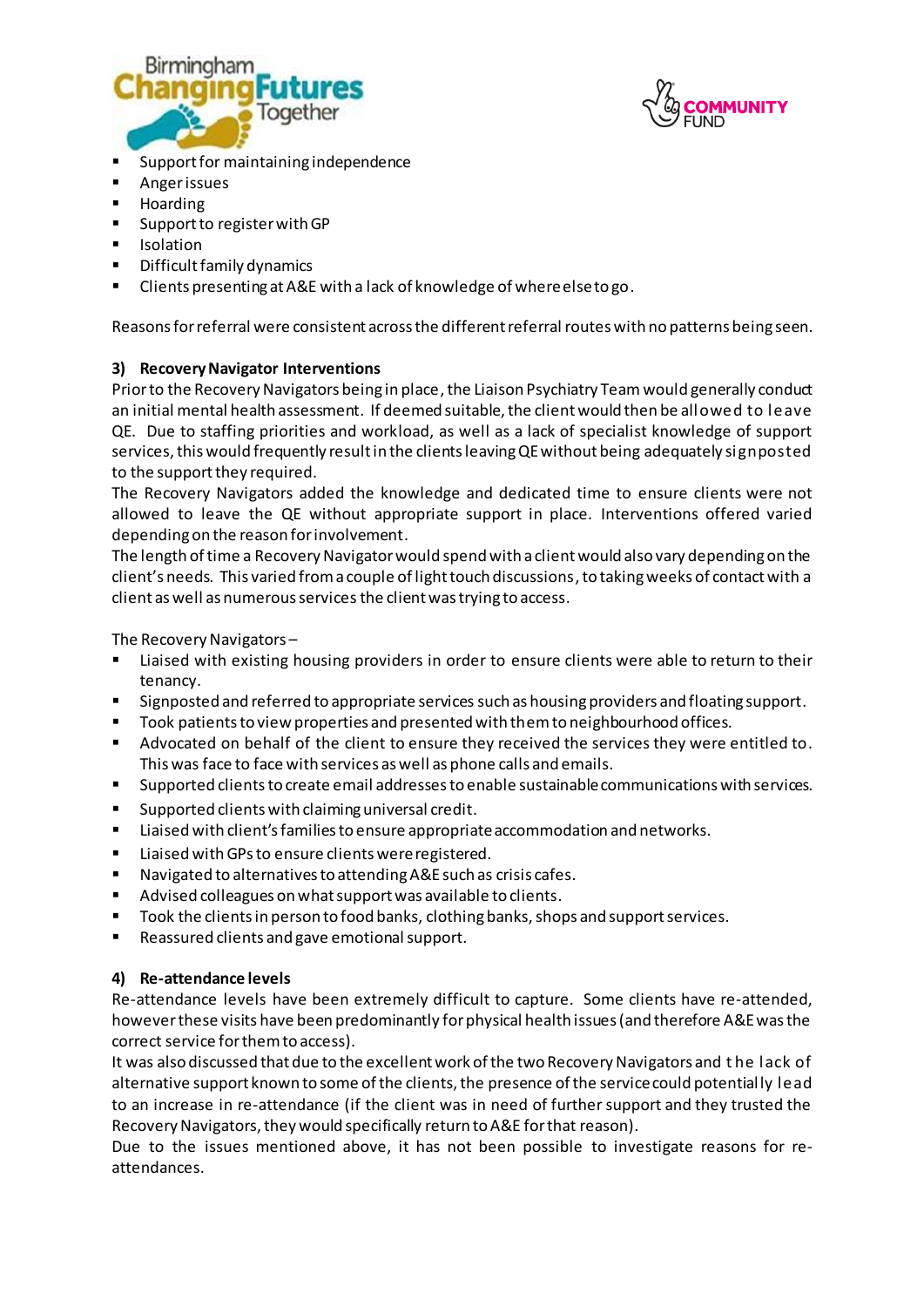



# **5) Clientfeedback**

Client feedback has been very similar to the feedback given by the Peer Mentors and Lead Worker clients. Feedback has included being thankful for interventions, being appreciative of the help and support of the Recovery Navigators, feeling as though the Recovery Navigators were the only people that listened to the clients and feeling as though they wouldn't have been able to access the services offered without the support of the Recovery Navigators.

### **6) Liaison Psychiatry Team Feedback**

# **Discussions took place with Martin Luke (Clinical Nurse Manger), Fiona Nicol (Team Manager), Donna Henderson and Karolina Dobrowolska (Recovery Navigators).**

The pilot has been a very good and helpful service. Although it is probably too soon to tell, it's well evidenced that there is a clear correlation between social deprivation, mental health issues and subsequent crisis presentations. This service has genuinely seemed to provide support in an area where there was a lack of knowledge and service provision.

Medical colleagues have expressed that at times they would have been unable to gain info rmation and collateral without the support of the Recovery Navigators.

From speaking to members of the Liaison Psychiatry Team, it is believed that the Recovery Navigators have prevented clients leaving A&E without accommodation to go to, not knowing what support options are in place to support them and even to ensure they are clothed and fed.

It was discussed that clients would state that they were suicidal if they thought this would help them stay in the hospital for a longer period of time, even if they weren't suicidal. Having the knowledge to direct these clients into appropriate services reduced the instances of clients claiming that they were suicidal. It was also thought that medical staff would class clients as an emergency case if they believed them to be homeless/without accommodation to leave to, even if their conditions weren't suitable to be classed as an emergency. This would result in the client being able to stay at the hospital longer than was strictly necessary. Again, having the interventions of the Navigators has reduced the number of occasions medical staff have had to resort to this process.

The team felt improvements to the role could have seen even better results for clients. These included –

- The Recovery Navigators having access to RIO (NHS computer system) and an NHS email account
- The working hours should be beyond Monday to Friday, 09:00 17:00 to fit in with demand.
- The Recovery Navigators should have a petty cash budget for expenses such as taxis to visit clients at accommodation, food vouchers, electricity metre top ups etc.

### **7) Further Research -**

Due to data sharing issues and access to the NHS computer system, in-depth client evaluation has not been possible. However, if access to the system was granted, or an NHS staff member were able to be allocated to continue with evaluation activity -

- Further analysis of client interactions and outcomes should be completed. This should include specifics on number of interactions, time spent with clients and their eventual outcome following intervention by the Recovery Navigators.
- Research should be conducted into those cases where a Care Coordinator was already in place (as a major aspect of their role should be preventing them attending at A&E inappropriately as well as signposting them to relevant support services). This should include such questions as why are the clients not accessing their coordinator and if they are accessing their coordinator, why are they still finding themselves in A&E?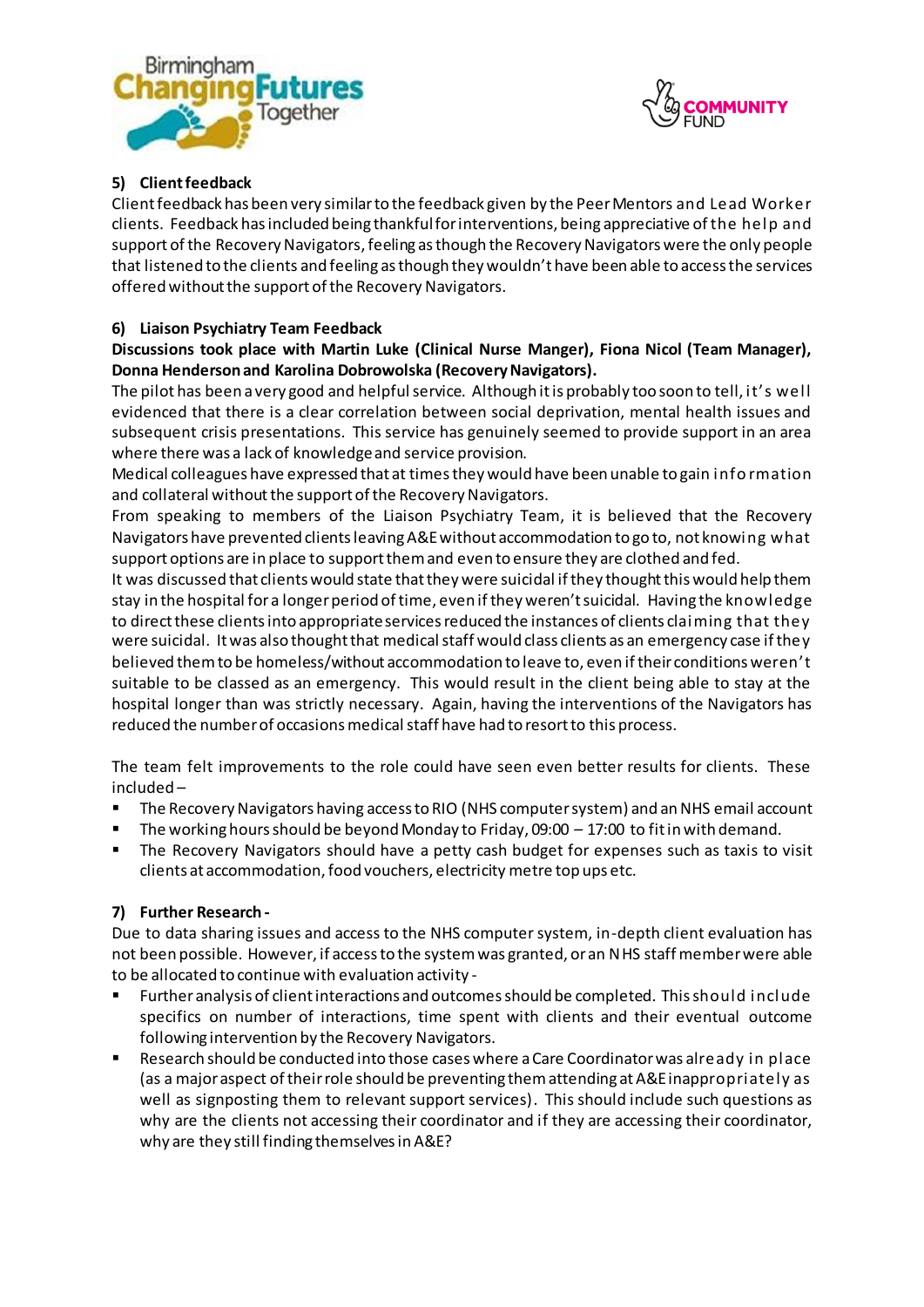



- Review the sustainability of the Recovery Navigator inputs over a longer timeframe by monitoring the data of the clients. This should include re-attendance rates and reasons for re attendance.
- A cost benefit analysis should be completed to review the associated costs of the Recovery Navigators against any cost savings made within A&E.
- An impact analysis of QE A&E since the pilot ended.
- Further research would be required to ascertain the impact on the four hour A&E time limit as this was not recorded during this pilot.

### **8) Testimonialsfrom Queen Elizabeth University Hospital staff -**

The Recovery Navigators were unquestionably vital to the support adjunct to our liaison service. We deal with complex mental and physical health issues, these are more commonly than not complicated by social and financial struggles. The Navigators were a brilliant platform to accelerate, support and guide our service users in matters, that if I'm honest, are not as accessible without them. They have streamlined and promoted our discharge planning, ensuring support in the community and preventing readmission.

I would very much promote their role returning.

### **Dr Shell Samnani**

### **(Registrar with LP team)**

I work outside Liaison Psychiatry as a discharge liaison nurse for Birmingham and Solihull Mental Health Trust patients admitted to out of area beds. Arranging discharge back to Birmingham can often be complex with these patients often having issues with accommodation.

I approached Donna (Recovery Navigator) as a source of local information and she was an amazing help. Her knowledge of the housing options for these patients helped me arrange timely and safe discharge at considerable savings for the local health economy. On average a private bed costs £500 per night and without Donna's help, admission would have been prolonged.

The savings was obviously important but being able to bring patients back to where they can access support from local Mental Health services and be closer to their family is invaluable to their continued recovery.

I was sorry to hear that this service was being suspended and hope that the likes of Donna and her colleague Karolina can work alongside us again.

### **Chris Mc Cay**

# **Capacity Utilisation Clinician**

I would like to provide some feedback on the Recovery Navigators who have recently been doing a pilot with the Liaison Psychiatry Team.

I found them a very helpful and effective addition to the service, they were able to engage with a variety of clients, some with complex mental health and social needs, and input into their care in a positive way, whether that be by liaising with housing providers or other community services which provide support to vulnerable and socially isolated people. I found them particularly helpful to bridge the gap for clients who needed support but would not readily be able to access this from community mental health teams.

I felt that the workers demonstrated good team working and good communication skills and would hope their employment with liaison psychiatry would be able to continue.

#### **Rowena Jones**

**Consultant Psychiatrist**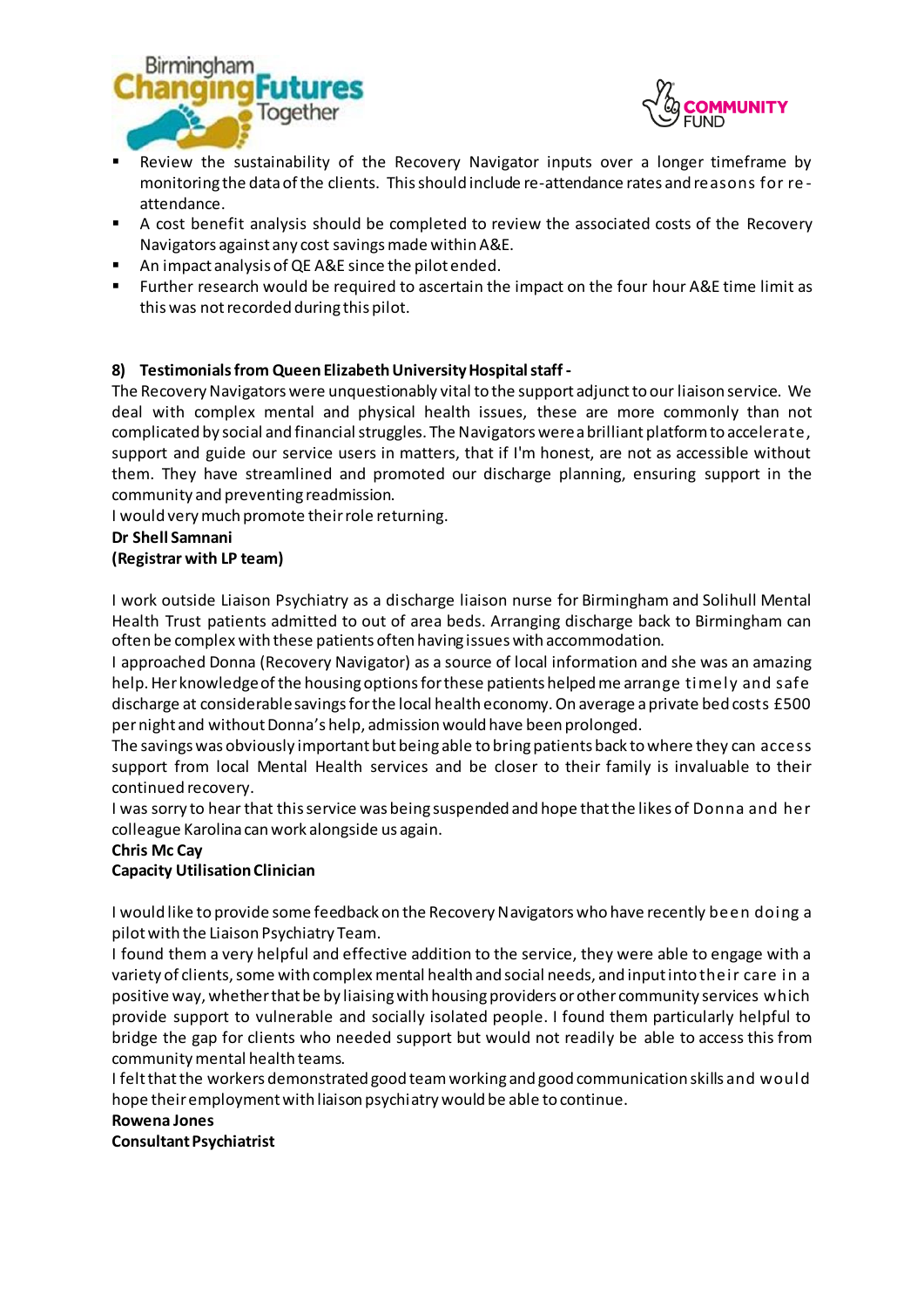



A very useful service that enabled staff to promptly address social needs with service users such as benefits, housing and additional support/occupation and leisure needs.

The Care Navigators were easily accessible and responded promptly to referrals.

There remains a high need for their service, and would ease some additional pressures placed on both the acute hospital and mental health staff, ensuring that service users' needs are addressed holistically.

**Anna Williams**

**Psychiatric Liaison Nurse**

### **9) Client Case Studies –**

These case studies highlight common themes that were seen throughout the pilot, as well as showcasing the support given by the Recovery Navigators and the effects of that support. They were written by the two Recovery Navigators.

### **Case Study 1 -**

EK was a 50-year-old female patient referred to the Care Navigators via the Liaison Psychiatry Team. When I saw her initially, she was on one of the wards in the main hospital, undergoing a detox from alcohol. She lived in Cardiff where she worked as an Occupational Therapist. She moved to Birmingham with her new partner some time ago but it quickly became apparent that it was a toxic relationship.

EK said that alcohol was always her coping strategy as, for example, when she experienced a few close people dying in the past few years. After an argument with her partner, EK was found on the street very intoxicated and brought to hospital which led to the partner saying that he didn't want to see her back at the house and thus she became homeless. She had no family or friends to go to, and she admitted that she didn't even have a GP because her partner wouldn't let her register.

EK did not have a mental health diagnosis, but her alcohol use had a massive impact on her mental state deteriorating over the years, resulting in her being highly anxious and depressed.

EK was about to finish her detox the day after I saw her, and the ward staff stated that she would then be medically fit for discharge. The time pressure meant that she would have to present herself as homeless at the Neighbourhood Office. However, my impression of her mental state was that if she was to be placed in a hostel with no support (possibly among people who abuse alcohol), she would relapse and end up back in the hospital with another crisis. She shared that concern and was scared that this would happen and she felt very tearful, vulnerable and unstable. She was terrified of being put in homeless accommodation again, as she went through many of them before, and was once sexually assaulted in a hostel. She expressed that she wanted any help that is out there and she just needed support and navigation to stay clean from alcohol. I therefore decided to liaise with the ward staff, discuss the situation and argued that if appropriate support could be put in place for this lady at this point, it could prevent her returning to urgent care. My aim was not only to find this patient a roof over her head because she was homeless, but to put her into a service which would provide the support she required. It was agreed that she would be kept at QE for another couple of days and I would push for the process to be as prompt as possible.

I completed a referral to a charity organisation helping people recover from drugs and alcohol addiction. Two days later one of their workers came out and assessed her in the hospital. The next day, EK moved straight from the hospital to a 24-hourstaffed supported accommodation for people who were recovering from drugs and alcohol. Service users take part in a full time 8-week programme of activities that provide vital support, within a therapeutic framework, to empower their abstinence which includes group therapy, motivational interviewing, 12-step mutual self-help,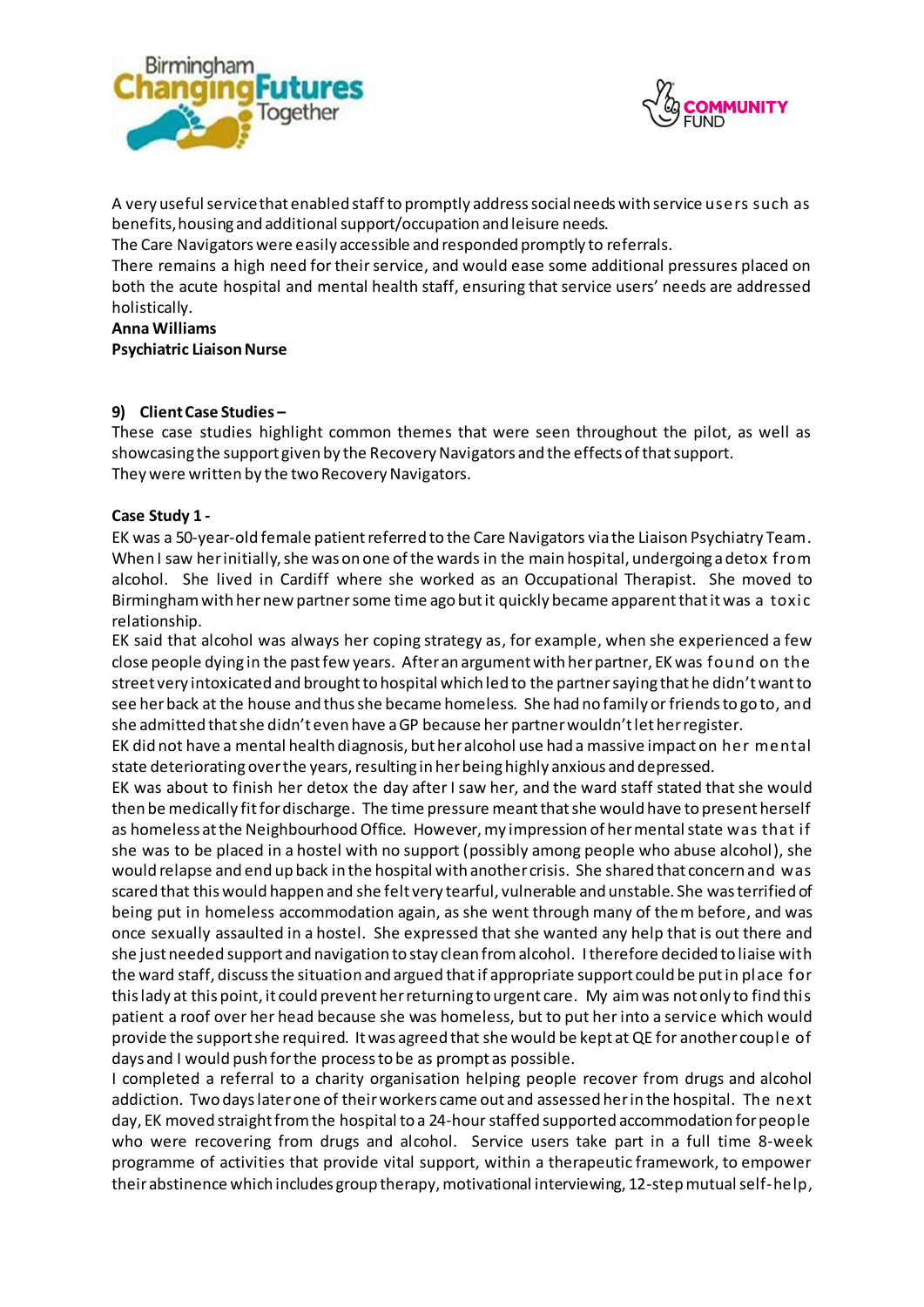



mindfulness, Cognitive Behavioural Therapy, anger management and debt management. Upon completion of this programme EK would move onto a lower-needs supported accommodation as the second stage of her recovery. While she was in the hospital, we discussed her ambition of getting back into employment or doing some voluntary work in the future.

Almost four weeks after case closure (and two months after I first saw the client in the hospital) I received a phone call from EK. She wanted to express her gratitude for directing her in the right direction and not putting her in a hostel like other people did just to get her out of the hospital as fast as possible. She sounded like a different person - confident, cheerful and enthusiastic. She was speaking hopefully of her future.

She said *'This place is the chance I needed. And I wouldn't be here if it wasn't for you. My words can't say how much I want to thank you.'*

She informed me that she had now successfully completed the 8-week programme and moved onto a second stage accommodation. She expressed that she felt ready to start doing some volunteering or get back into paid employment, for which I had given her advice.

### **Case Study 2 –**

SR was a 42-year-old woman who was referred to me after presenting in A&E with a mental health crisis and social issues. On initial contact with her she explained that she has lived in supported accommodation before, but they moved her into an independent flat and since then she hadn't received any support or input from the organisation. Initially, the action plan for me was to push things that maybe got missed by the housing provider and refer her directly to their floating support service. However, the situation the lady was in turned out to be much more complicated.

At the point when I got involved with SR's situation, her mental health had already been deteriorating for a long time. She had not been responding to any phone calls, not opening any letters, or letting people in for months. She wasn't under the care of any Community Mental Health Team (CMHT). Her benefits had been stopped and she was unaware of why or when this had happened. I contacted her housing provider who expressed that there were some issues with her tenancy and thus referral for floating support would not be possible. They instructed me to emphasise to her to contact them urgently.

For the first two weeks I had been liaising between SR and the housing provider daily, exchanging multiple phone calls with both sides. She was extremely anxious and reluctant to contact them, and she would only respond to my phone calls as she opened up to me and trusted me due to the rapport I established with her. Eventually, SR made contact with her housing provider and was told that she needed to move out as soon as possible, as they had a Section 21 Court Possession Order on her due to her owing £4000 rent to them and the bailiffs could come in any day. They gave her multiple reminders, deadlines and extensions, tried visiting her many times but she was not responding to any contact because of her anxiety levels. All of this perhaps wouldn't have happened if this lady was given the right support in the community, instead of being left to her own devices and spiralling down for months.

She was advised by her housing provider to hand in the keys, vacate the property, present herself at the Newtown Housing Options Office and complete a homeless application as soon as possible. The official eviction date was in five weekstime and it was explained that she could stay in the property until then. However, that would mean she would owe more and more rent on top of the massive debt she already had.

With my support and encouragement SR managed to overcome her fears and follow the advice. She was put in a hotel however, and told that the Council might not have the duty to house her as she made herself intentionally homeless by handing in the keys before the eviction date which was in five weeks time and until then she had 'a roof over her head'. This situation showed how the policies and procedures of different institutions and organisations (housing providers and the Council) clash with each other leaving a citizen in a hopeless situation.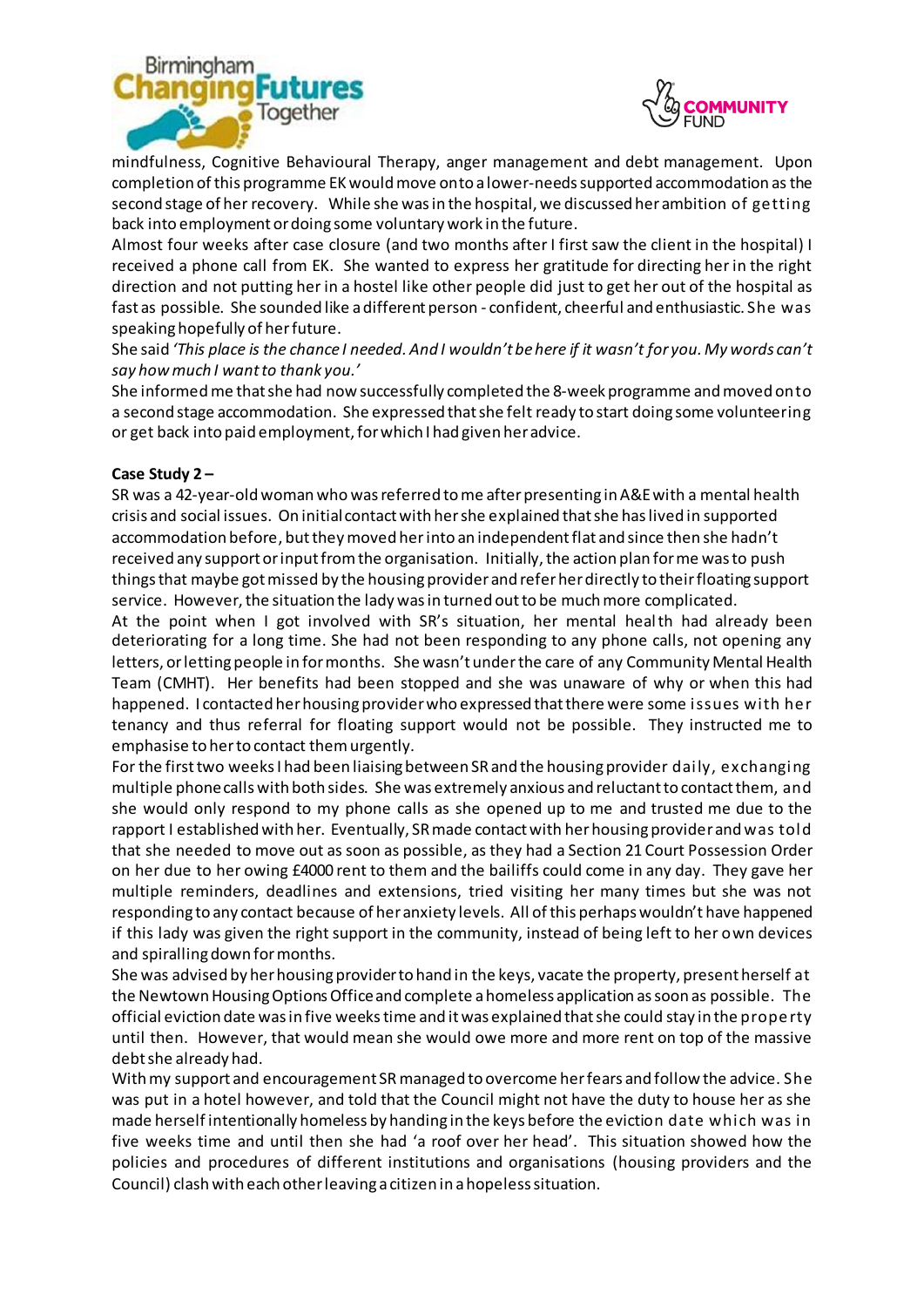



Another important element of thissituation was sorting out benefits. I explained to SR that in the meantime when we were waiting for the Council's move, we needed to get her back on benefits which would allow me to potentially put her in supported accommodation. I signposted her to the Universal Credit helpline and SIFA Fireside for support and guidance on her situation. I also managed to find out that her previous housing provider could provide free storage for her belongings so that she didn't have to pay forit.

SR also touched on another important element of her situation. Upon her visit to QE A&E department, she was referred to CMHT. After that she had an appointment with a doctor but was really confused as to what it was about and I agreed to look into this for her. Looking at her clinical notes, it turned out that the doctor referred her to the Home Treatment Team and she was currently awaiting allocation of a community psychiatric nurse (CPN), something she wasn't aware of during the appointment. This was yet another factor showing how this woman had been missed out by the system and not given the care and support she required which led to her current situation.

Five weeks after presentation at A&E, she had started getting some input from the CPN who was allocated to her.

This lady was the longest case I had had. She had been open to me for three months, yet the average period of time I was involved with patients for was for one to two weeks. Throughout these weeks I had been providing constant advocacy, liaison with her housing provider, emotional support and advise on housing and benefits. Looking back at the initial contact with SR, she was in a really poor mental state and with my support, reassurance and guidance along the way, throughout this whole process she gained resilience and was able to actively help herself in her situation. The last stage of my involvement with her took another couple of weeks due to sorting out her benefits but I remained in constant contact with SR throughout this. Once this was finalised, I had finally managed to complete my goal with this lady – I referred her to a high support mental health specialised supported accommodation.

#### **Case Study 3 –**

OH was a 21-year-old university student who presented to A&E with fourimpulsive alcohol-triggered suicide attempts within six weeks, and ongoing self-harm. He had been under the care of the city's mental health partnership for 0-25 year olds and was not happy with the quality and quantity of help he'd been getting from them. His friends from university also voiced concerns about the care he'd been getting from mental health services and described him as very reliant on them to ensure that he didn't harm himself. Overall, OH was a highly functioning young gentleman, a very proactive student, highly engaged in university life and involved in many things on campus. He had been waiting to receive student counselling for eightweeks (although when he'd previously accessed the service he said that he'd been dismissed for 'only being homesick').

Universities have dedicated support services for students who experience difficulties, yet my experience of working in QE Hospital and seeing student patients had shown that most students were unaware of them. I would always, therefore, explain and signpost them to these services. I made OH aware of University Mental Health Advisors Network and explained how to ask for allocation of an advisor. These advisors are different from the Welfare Advisors who focus on general wellbeing and academic progress of students. Mental Health Advisors specialise in supporting students who suffer from mental health problems during their degree. I also encouraged OH to utilise Nightline –a student crisis helpline led by students for students, which is open every night. Because OH tried university counselling services and was disappointed, I provided him with a number to the free community counselling/psychotherapy service which have a waiting list of 2-4 weeks in comparison to Healthy Minds (primary care NHS psychotherapies service) which has a waiting time of months.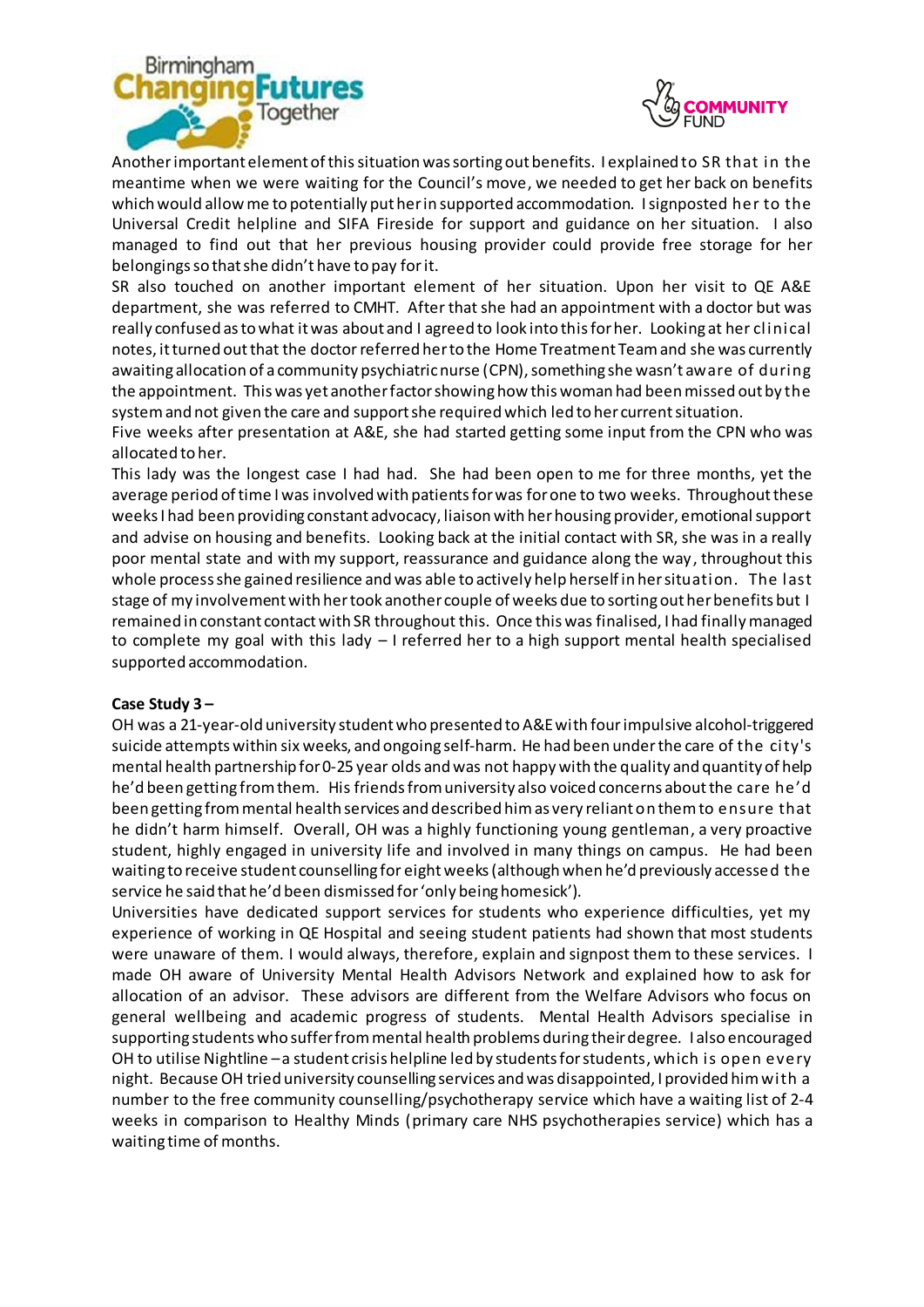



Understanding that the patient had been discouraged from using counselling services I also informed him of an online alternative, a CBT tool website called MoodGym (if he would prefer this than face to face talking therapy).

OH thanked me a lot for all the resources and navigation I provided him with and said *'This is the kind of help I have been looking for and not getting for a long time'.*

I have seen quite a few student patients like OH in the months working in QE Hospital and it clearly highlights the high need and urgency for mental health support services for young people.

### **Case Study 4 –**

MP was a 43-year-old Polish gentleman on one of the wards in the main hospital who caused himself a serious injury in an impulsive act. During an argument with his girlfriend, the patient impulsively stabbed himself in the abdomen. Along with an interpreter, I assisted a Liaison Psychiatry doctor in assessing the mental health of this patient and establishing what led to such a drastic event. The patient had not been known to mental health services in the UK and claimed that he never accessed mental health support when he lived in his home country.

From the assessment it became apparent that there were a number of social stressors which led to the crisis, of which the main one was prolonged tiredness and feeling overworked. As a person who came to this country with little English, MP had been working in a factory which meant hard physical work and long working hours. He drove 90 minutesto and from work every day and sometimes did extra hours to afford living, which left him with little time to rest or to spend with his partner.

Upon finishing the assessment, the doctor concluded that there was no significant presentation of mental health concerns but due to the seriousness of the act he committed, he was offered a Home Treatment Team. He declined saying that he didn't need it and he wouldn't be able to communicate with them anyway.

I took time to speak to the patient individually in his own language and I provided him with contact to a number of Polish counselling/psychotherapy services around Birmingham offering individual as well as couples'therapy. I also issued him a Birmingham Mind leaflet in Polish about how to speak to your GP about your mental health.

The situation of this patient showed how people from minority populations in the UK face obstacles in accessing mental health services to seek help due to language barriers and fear of not being able to express their needs.

### **Case Study 5 –**

OC was a 24-year-old gentleman who presented to A&E with suicidal thoughts. He was living in supported accommodation but was claiming that he wasn't receiving any support or had a support worker allocated. He described the state of the accommodation as appalling. For the initial four weeks I had attempted to co-operate with his current housing provider to find alternative and more appropriate accommodation for him. OC felt vulnerable and unsafe in the house, as most of the people who lived there were older than him and had just come out of prison. OC admitted that he was actually threatened with a knife by one of the residents in the past. The staff did not even support him with addressing this issue with the police and hadn't made any attempts to comfort him after the trauma of this experience.

The housing provider turned out to be unreliable and stopped answering my phone calls. They also hadn't been doing things they had agreed to do, and were delaying the process of finding alternative accommodation for OC.

After weeks of consideration, OC decided to wait a couple of months until he turned 25 so that he would have more opportunities to find housing. He thanked me a lot for the offer of finding him other accommodation and I signposted him to additional support services and counselling in community. However, another issue arose in the meantime.